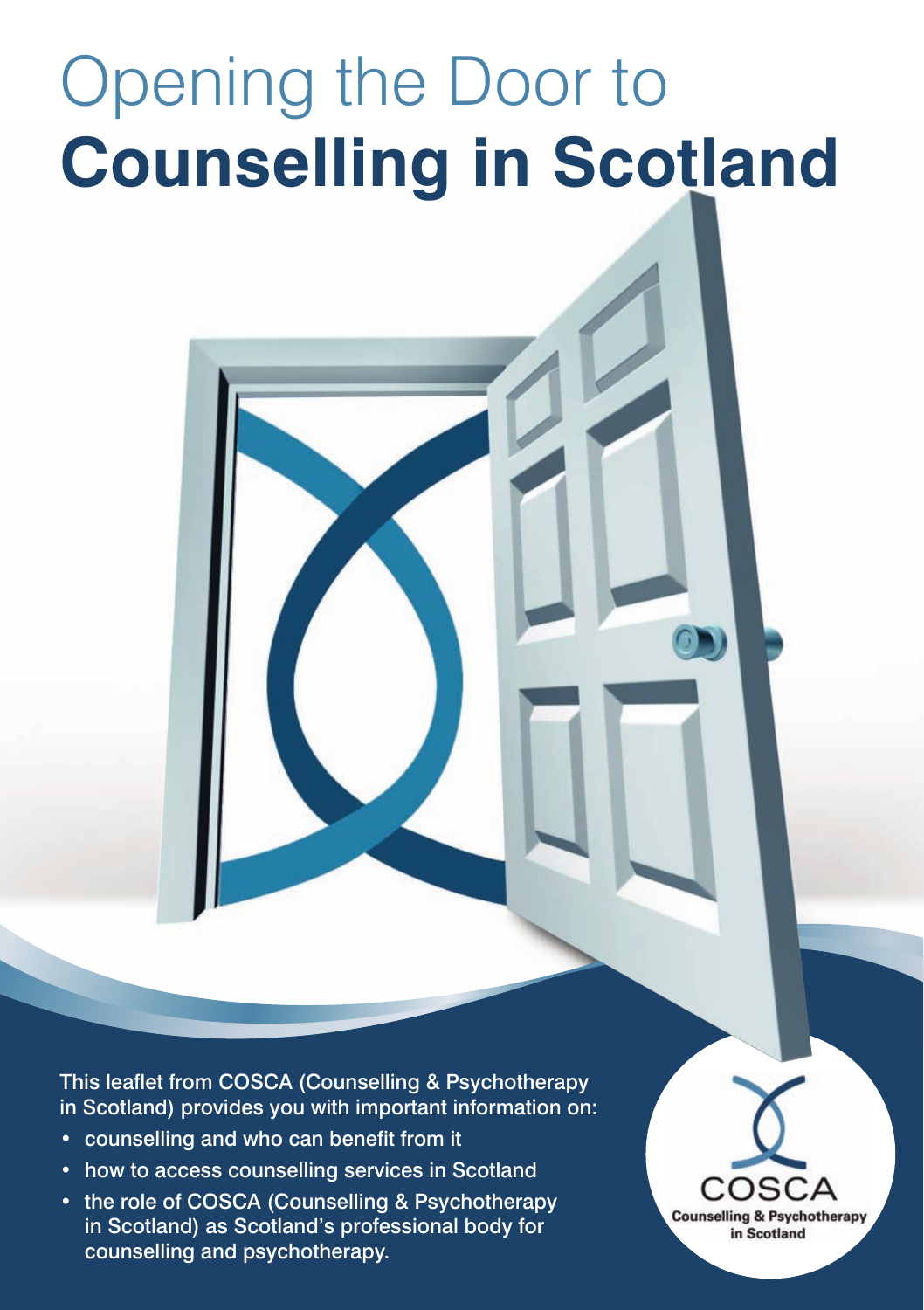#### **What is Counselling?**

- Counselling provides the chance to explore issues and difficulties in a safe and confidential environment. Counsellors assist people to live in more satisfying and resourceful ways.
- In counselling, the relationship between the counsellor and the client is an essential part of the process. As trust is built up, the counsellor works with the client to enable them to make their own choices, and to put them into action.
- Counselling sessions are generally about one hour in length and can involve a short or long-term commitment. The sessions can be for individuals but also for more than one person, including families.
- For more information on counselling, please see COSCA's film, Person to Person: COSCA's Guide to Counselling. www.cosca.org.uk

### **Who Benefits from Counselling?**

• People with issues related to relationships, bereavement, alcohol, low mood, and many other social and emotional problems can benefit from counselling.

#### **Is Counselling for Everyone?**

- Yes, counselling can be used to great effect by people from across society, including people with the lived experience of mental health problems.
- Counselling can be suitable for children and adults, for people who have hearing and visual impairments, for people from black and minority ethnic communities, people who are homeless, and for people from all walks of life.

#### **How to be Assured that a Counselling Service is Safe?**

- Checking that the counsellor or counselling service is a member of COSCA (Counselling and Psychotherapy in Scotland) or another similar professional body is a very useful way of gaining assurance about the safety of the service.
- COSCA recommends that those seeking counselling use COSCA's information leaflet: Making Safer Choices: Selecting a Counsellor. This provides information and a checklist on how to make informed choices about counselling.

#### **Where are Counselling Services in Scotland?**

- Counselling services can be found across the voluntary, private, and statutory sectors such as in schools and via GP surgeries.
- Counsellors may work on a voluntary or paid basis, independently or within an agency. They may charge or not charge for the sessions, or ask for a donation towards covering costs.
- COSCA (Counselling & Psychotherapy in Scotland) holds up-to-date lists of counsellors and counselling services in Scotland www.cosca.org.uk – Counsellors.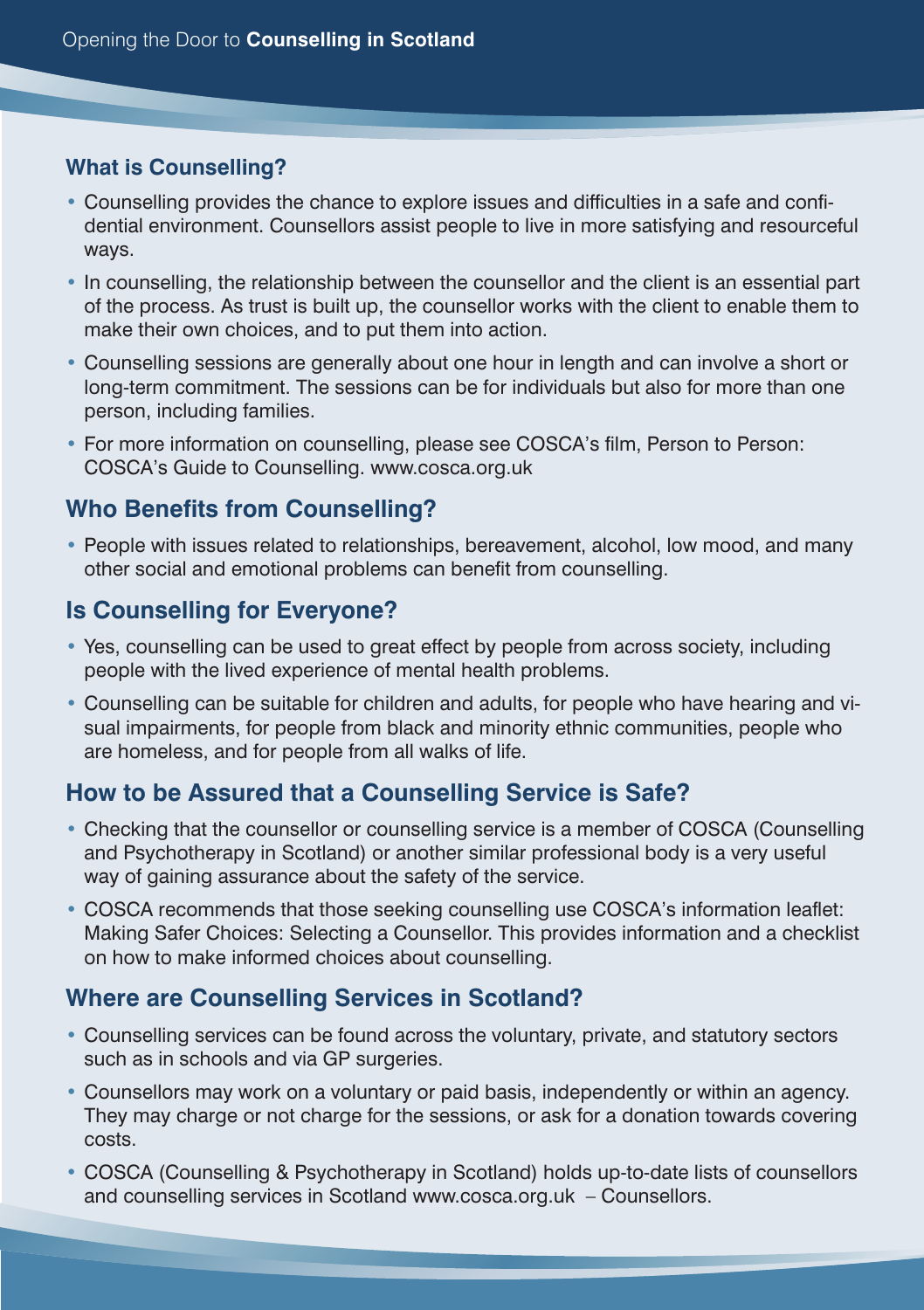

## **What does COSCA expect of Counsellors?**

Counsellors and counselling services that are members of COSCA (Counselling and Psychotherapy) and other similar professional bodies are expected to:

- have high standards of competence that require them to meet specific criteria related to training, practice and supervision
- adhere to COSCA's Statement of Ethics and Code of Practice or ethical frameworks of other similar professional bodies.

## **What are People's Experiences of Counselling?**

- Most people have very positive experiences of counselling. If people are motivated to have counselling and have a specific issue to talk about, then counselling can be enormously helpful.
- Positive experiences most often happen when there is a good match between the counsellor and the client. It is worth remembering, however, that people in counselling can often feel worse before they feel better, particularly if they are dealing with a difficult issue.
- To improve the experience of clients, many counsellors use regular feedback from clients to alert them to any problems regarding the counselling sessions.
- Despite all the above measures, COSCA acknowledges that some people have negative experiences of counselling.
- If you feel that there is cause for complaint you can make a complaint against members of COSCA (please see the COSCA Complaints Procedure www.cosca.org.uk) and members of other professional bodies.

## **What does COSCA (Counselling and Psychotherapy in Scotland) do?**

- As Scotland's professional body for counselling and psychotherapy COSCA (Counselling and Psychotherapy in Scotland) seeks to:
	- ensure that counsellors are properly trained to deliver counselling services
	- advance and support all forms of high quality counselling

promote counselling supervision and continuing professional development for counsellors, and monitor their competence

provide information to the public on finding a counsellor and making safer choices when selecting a counsellor.

Please see COSCA's website for more information on COSCA's work. www.cosca.org.uk

February 2011